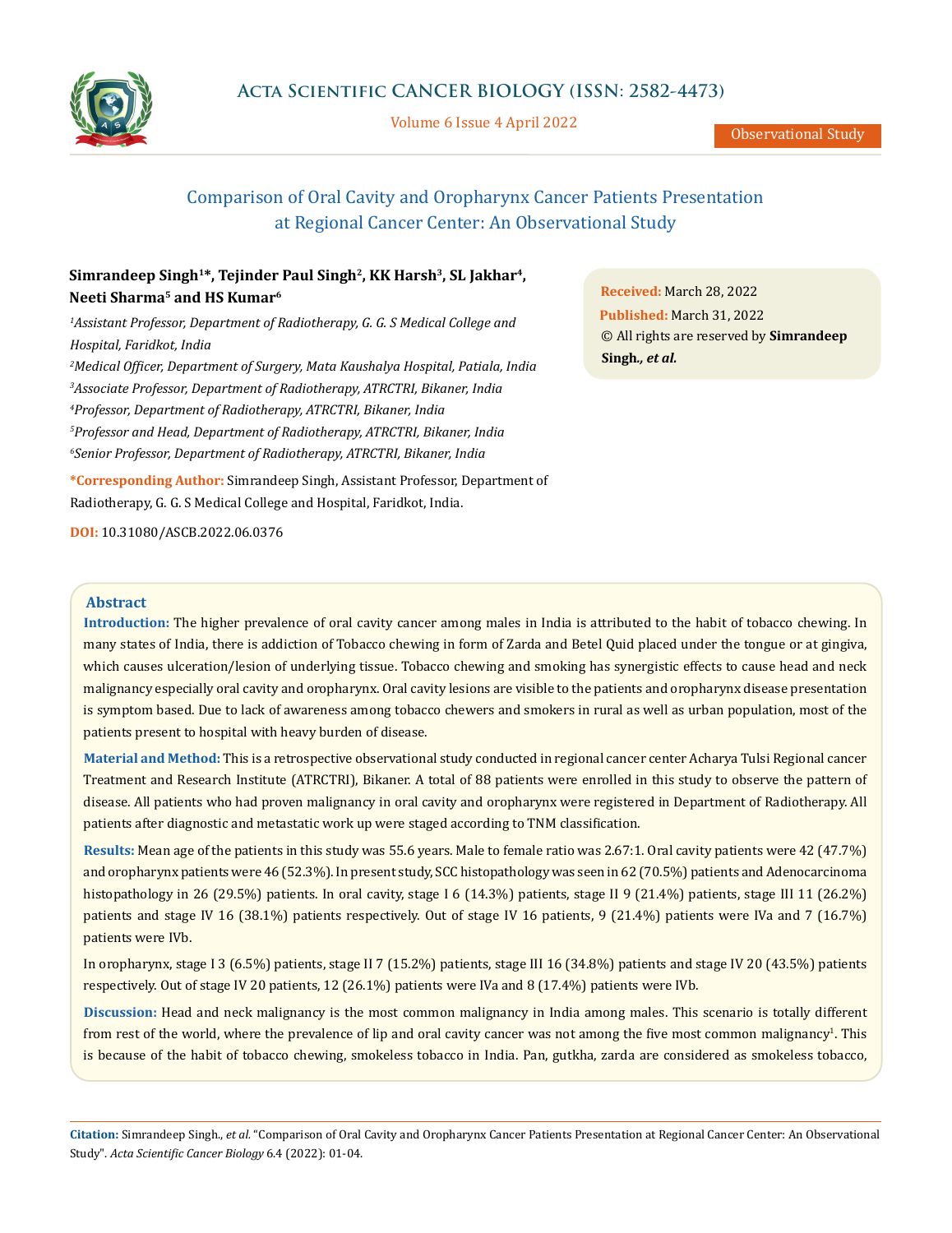which is generally placed under the tongue or near the gingiva buccal sulcus. It starts the process of chronic inflammation leading to ulceration. In India, among the users of smokeless tobacco, due to lack of awareness, most of the patients present at advanced stage. Besides the oral cavity lesions are visible to patients. In oropharynx part, patients presented to hospital when the symptoms become more aggressive.

**Conclusion:** Oral cavity cancer patients present earlier as compared to oropharynx tumor patients. This is because the oral cavity lesions are visible to patients and easy to locate but presentation of oropharynx tumors is symptoms based. When tumor shows its symptoms, at that time it can be recognized by the patient. Furthermore, among Indian rural population, due to lack of awareness, even oral cavity patients present at a later stage.

**Keywords:** Oral Cavity; Oropharynx; Symptoms; Stage

## **Introduction**

Head and neck malignancies comprise many components like oral cavity, nasopharynx, oropharynx, hypopharynx. So these are heterogeneous in nature. According to GLOBOCON 2020, Head and neck malignancies are not amongst the five most common malignancies worldwide. The most common malignancy overall is the breast carcinoma which accounts for 11.7% of total cancer burden. Among males, the lung cancer is the most common malignancy and accounts for 14.3% cases. But Indian scenario is totally different from global cancer burden. In India, breast cancer is the most common malignancy overall and accounts for 13.5% of total cancer burden followed by lip and oral cavity (10.3%). Whereas, among males, lip and oral cavity cancer was the most common malignancy (16.2%) followed by lung cancer (8%) [1]. The higher prevalence of oral cavity cancer among males is attributed to the habit of tobacco chewing. In many states of India, there is addiction of Tobacco chewing in form of Zarda and Betel Quid placed under the tongue or near the gingiva, which causes ulceration/lesion of underlying tissue. Smoking is also a main cause of cancer. Tobacco chewing and smoking has synergistic effects to cause head and neck malignancy especially oral cavity and oropharynx. Oral cavity lesions are visible to the patients and oropharynx disease presentation is symptom based. Due to lack of awareness among tobacco chewers and smokers in rural as well as urban population, most of the patients present to hospital with heavy burden of disease. Oral cavity and oropharynx malignancies are staged according to TNM stage classification [2].

The present study is an observational study with an aim to observe the pattern of presentation in patients of oral cavity and oropharynx carcinoma.

## **Materials and Methods**

This is a retrospective observational study conducted in regional cancer center ATRCTRI, Bikaner. A total of 88 patients were enrolled in this study to observe the pattern of disease. All patients who had proven malignancy in oral cavity and oropharynx were registered in Department of Radiotherapy, Acharya Tulsi Regional Cancer Treatment and Research Institute, Bikaner. All patients after diagnostic and metastatic work up were staged according to TNM classification.

#### **Aims and Objectives**

The present study is aimed to identify the stage at the time of presentation according to site (i.e. oral cavity and oropharynx) and presenting symptoms.

#### **Method of study**

All biopsy proven patients were grouped according to TNM classification of oral cavity and oropharynx.

#### **Results**

## **Age and gender**

Mean age of the patients in this study was 55.6 years. Most of the patients were in 40-60 years of age group. Males were more affected than females. Male to female ratio was 2.67:1.

#### **Symptoms**

In the present study, the symptoms of Oral cavity lesions were non healing ulcer in 9 (21.4%) patients, large growth present in oral cavity in 6 (14.3%) patients, whereas a large number of patients, 27 (64.3%) presented with heavy tumor burden with tumor growth and nodal metastasis.

**Citation:** Simrandeep Singh., *et al.* "Comparison of Oral Cavity and Oropharynx Cancer Patients Presentation at Regional Cancer Center: An Observational Study". *Acta Scientific Cancer Biology* 6.4 (2022): 01-04.

02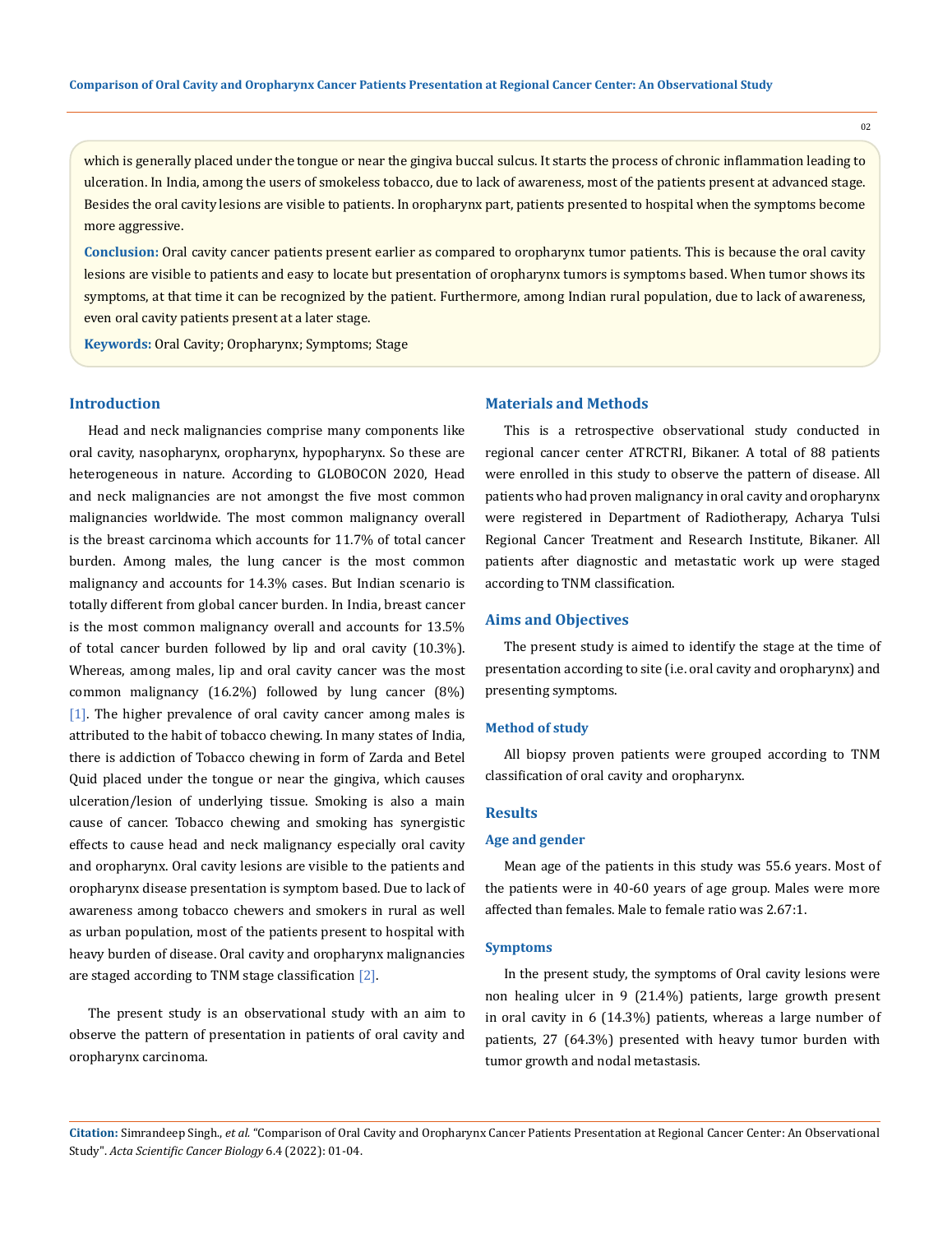Oropharynx symptoms were dysphagia in 7 (15.2%) patients, odynophagia in 3 (6.5%) patients and huge tumor burden with tumor growth and nodal metastasis seen in 36 (78.3%) patients.

#### **Diagnosis**

On basis of presenting symptoms, patients were diagnosed as carcinoma oral cavity and oropharynx. Oral cavity patients were 42 (47.7%) and oropharynx patients were 46 (52.3%).

Squamous cell carcinoma (SCC) is the most common histology in head and neck malignancies. In present study, SCC histopathology was seen in 62 (70.5%) patients and Adenocarcinoma histopathology in 26 (29.5%) patients.

#### **T stage**

- In oral cavity, according to TNM,  $T_1$  13 (31%),  $T_2$  9 (21.4%),  $T_3$ 8 (19%) and  $T_4$  12 (28.6%).
- In oropharynx, T<sub>1</sub> 7 (15.2%), T<sub>2</sub> 8 (17.4%), T<sub>3</sub> 12 (26.1%) and  $T_4$  19 (41.3%) respectively.



#### **N stage**

In oral cavity, N<sub>0</sub> 15 (35.7%), N<sub>1</sub> 11 (26.2%), N<sub>2</sub> 7 (16.7%), N<sub>3</sub> 9 (21.4%). In oropharynx, N<sub>0</sub> 10 (21.7%), N<sub>1</sub>7 (15.2%), N<sub>2</sub> 11 (23.9%) and  $N_{3}$  18 (39.2%) respectively.

#### **Overall stage**

In oral cavity, stage I 6 (14.3%), stage II 9 (21.4%), stage III 11 (26.2%) and stage IV 16 (38.1%) respectively. Out of stage IV 16 patients, 9 (21.4%) patients were IV a and 7 (16.7%) were IV b.



In oropharynx, stage I 3 (6.5%), stage II 7 (15.2%), stage III 16 (34.8%) and stage IV 20 (43.5%) respectively. Out of stage IV 20 patients, 12 (26.1%) patients were IV a and 8 (17.4%) patients were IV b.



#### **Discussion**

Head and neck malignancy is the most common malignancy in India among males. Lip and oral cavity is main site in head and neck malignancies. This scenario is totally different from rest of the world, where the prevalence of lip and oral cavity cancer was not among the five most common malignancy  $[1]$ . This is because of the habit of tobacco chewing, smokeless tobacco in India. Pan, gutkha, zarda are considered as smokeless tobacco, which is generally placed under the tongue or near the gingiva buccal sulcus. It starts the process of chronic inflammation leading to ulceration. This corelation was observed in a study which suggested the association of smokeless tobacco and oral cancer [3].

**Citation:** Simrandeep Singh., *et al.* "Comparison of Oral Cavity and Oropharynx Cancer Patients Presentation at Regional Cancer Center: An Observational Study". *Acta Scientific Cancer Biology* 6.4 (2022): 01-04.